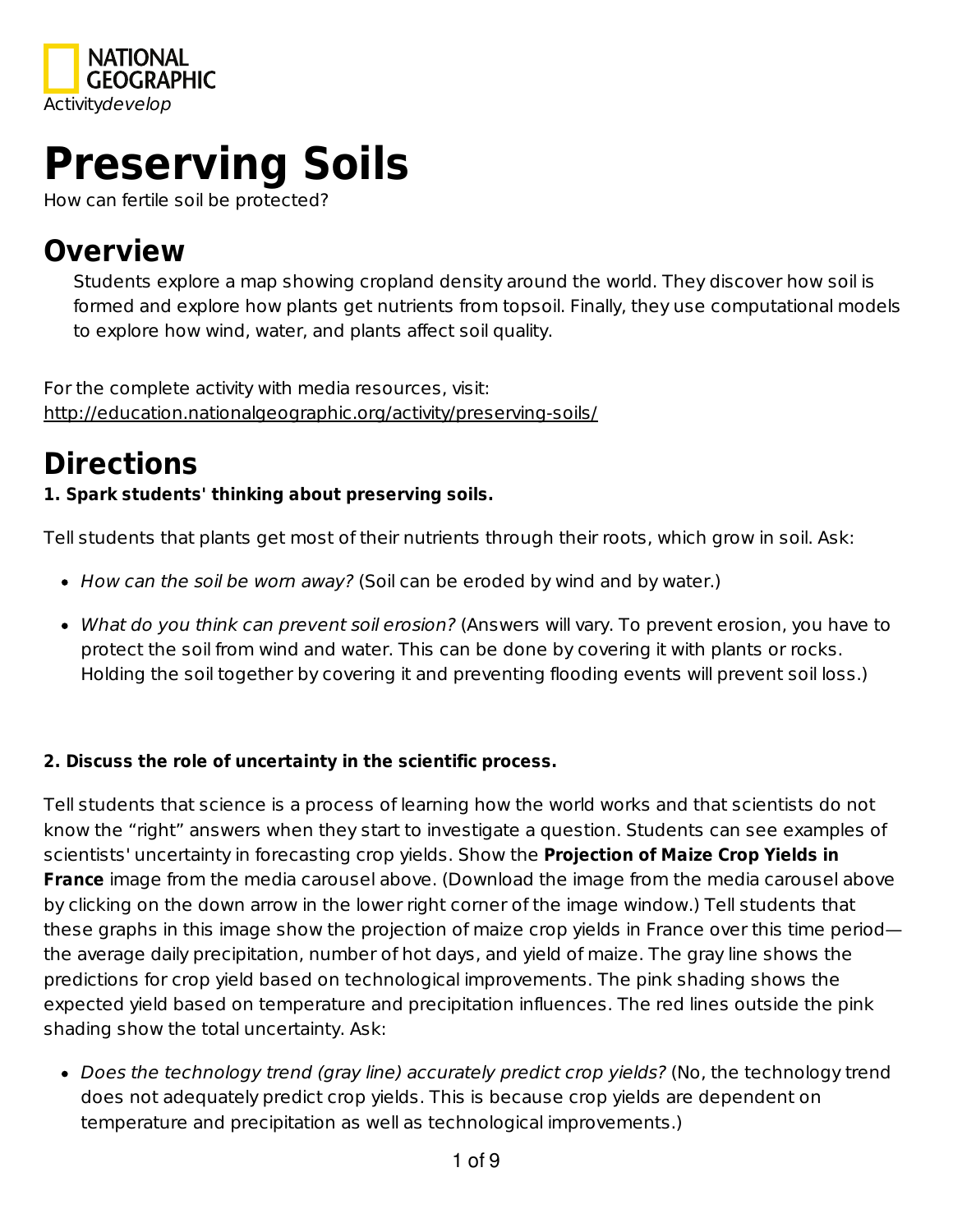Why do you think the crop models still have uncertainty even after accounting for precipitation and temperature differences year to year? (Student answers will vary. The crop yield could be affected by a pest infestation.)

Tell students they will be asked questions about the certainty of their predictions and that they should think about what scientific data is available as they assess their certainty with their answers. Encourage students to discuss the scientific evidence with each other to better assess their level of certainty with their predictions.

#### **3. Introduce the concept of stocks and flows in a system.**

Tell students that materials flow into and out of systems. The flow of the materials over time can change and can be influenced by many different factors and interacting parts.

Scientists think about how one part of the system can affect other parts of the system. Give students a simple example of a stock and flow in a system, as described in the scenario below.

There is a bathtub with water flowing in from the faucet and water leaving through the drain. Ask:

- When the drain is plugged, what happens to the level of water in the bathtub? (The water level will increase because the outflow of water is stopped, but water keeps coming in from the faucet.)
- When the faucet is turned off, what happens to the level of water in the bathtub? (The water level will decrease because the inflow of water is stopped, but the water keeps leaving through the drain.)
- $\bullet$  How can the level of water in the bathtub be kept at the same level? (The water in the bathtub can be kept at the same level by making the inflow equal to the outflow. Then the water that comes in through the faucet will be offset by the water that leaves through the drain.)

Tell students they will be following the flow of materials, in this case the amount of topsoil and nutrients, through a system. Let students know they will be exploring some environmental and human factors that contribute to changes in the quality of soil in the modeled system.

#### **4. Introduce and discuss the use of computational models.**

Introduce the concept of computational models and give students an example of a computational model they may have seen, such as forecasting the weather. Project the **NOAA Weather Forecast Model**, which provides a good example of a computational model. Tell students that scientists use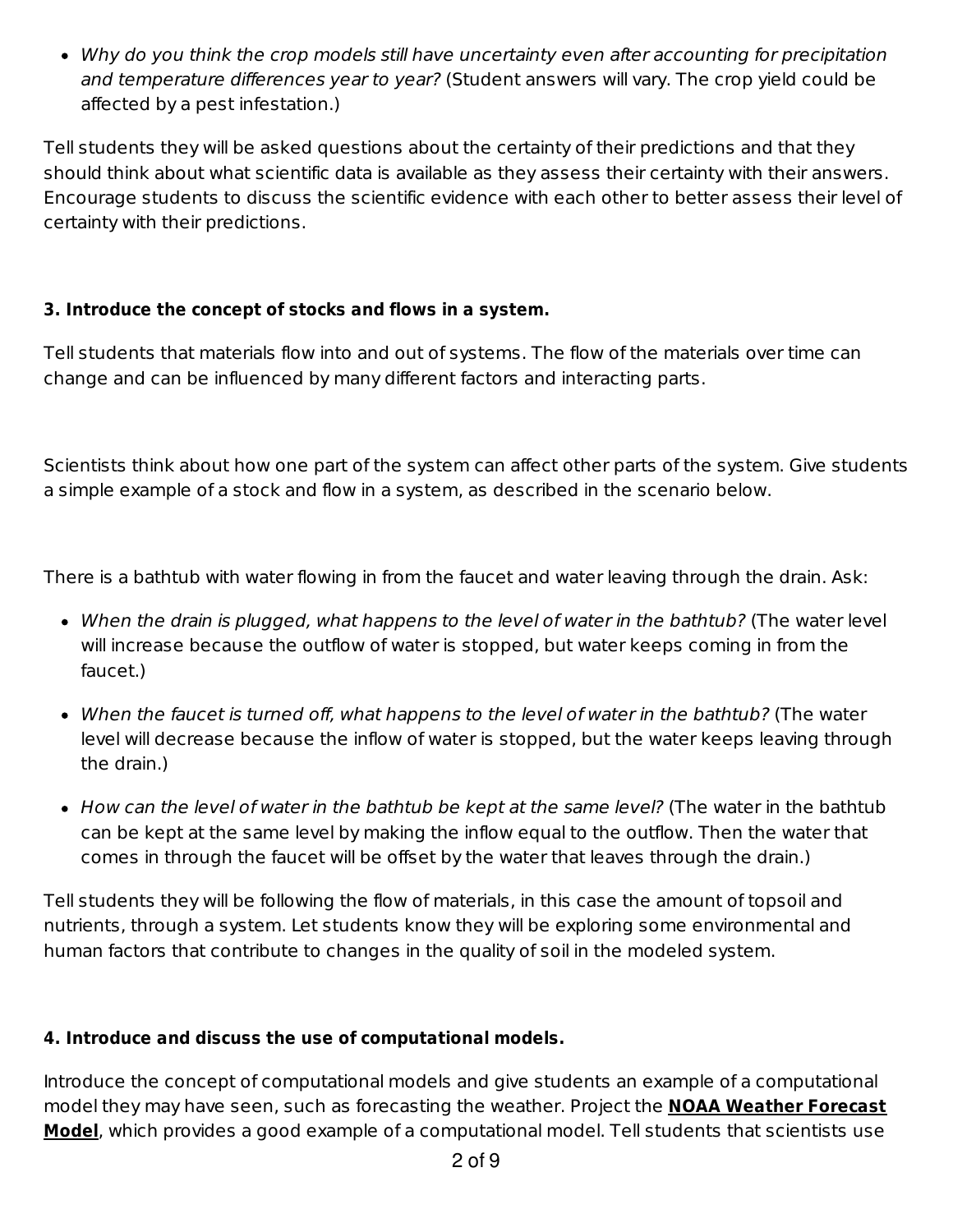weather models to predict future conditions based on current information about the energy and moisture in the atmosphere. There are many different types of models. Scientists can use soil models to predict the movement and quality of soil in a region. Let students know that they will be using models of soil movement and quality.

#### **5. Have students launch the Preserving Soils interactive.**

Provide students with the link to the Preserving Soils interactive. Divide students into groups of two or three, with two being the ideal grouping to allow groups to share a computer workstation. Tell students they will be working through a series of pages of questions related to the data in the interactive. Ask students to work through the interactive in their groups, discussing and responding to questions as they go.

Tell students that this is Activity 2 of the **Can We Feed the Growing Population?** lesson.

#### **6. Discuss the issues.**

After students have completed the activity, bring the groups back together and lead a discussion focusing on these questions:

- Why do plants' roots grow extensively in the topsoil? (The topsoil has the most nutrients. Plants get nutrients through their roots. The topsoil is the best place to get the nutrients.)
- How did you use the model (**Model 2: Landscapes With Plants**) to prevent erosion on a hillside? (Plants reduced the erosion rate on the slope. This is because the plants' roots hold the topsoil together, preventing it from eroding.)
- How does erosion affect plant growth? (Erosion will cause plants to not grow as well. If the soil erodes, the nutrients go with it. If the soil doesn't have enough nutrients, the plants won't grow well. If the plants won't grow well, then more soil will erode because there are few roots to hold the soil together.)

#### **Tip**

If you would like to save student data for grading online, register your class for free at the High-Adventure Science portal page.

## **Tip**

This activity is part of a sequence of activities in the Can We Feed the Growing Population? lesson. The activities work best if used in sequence.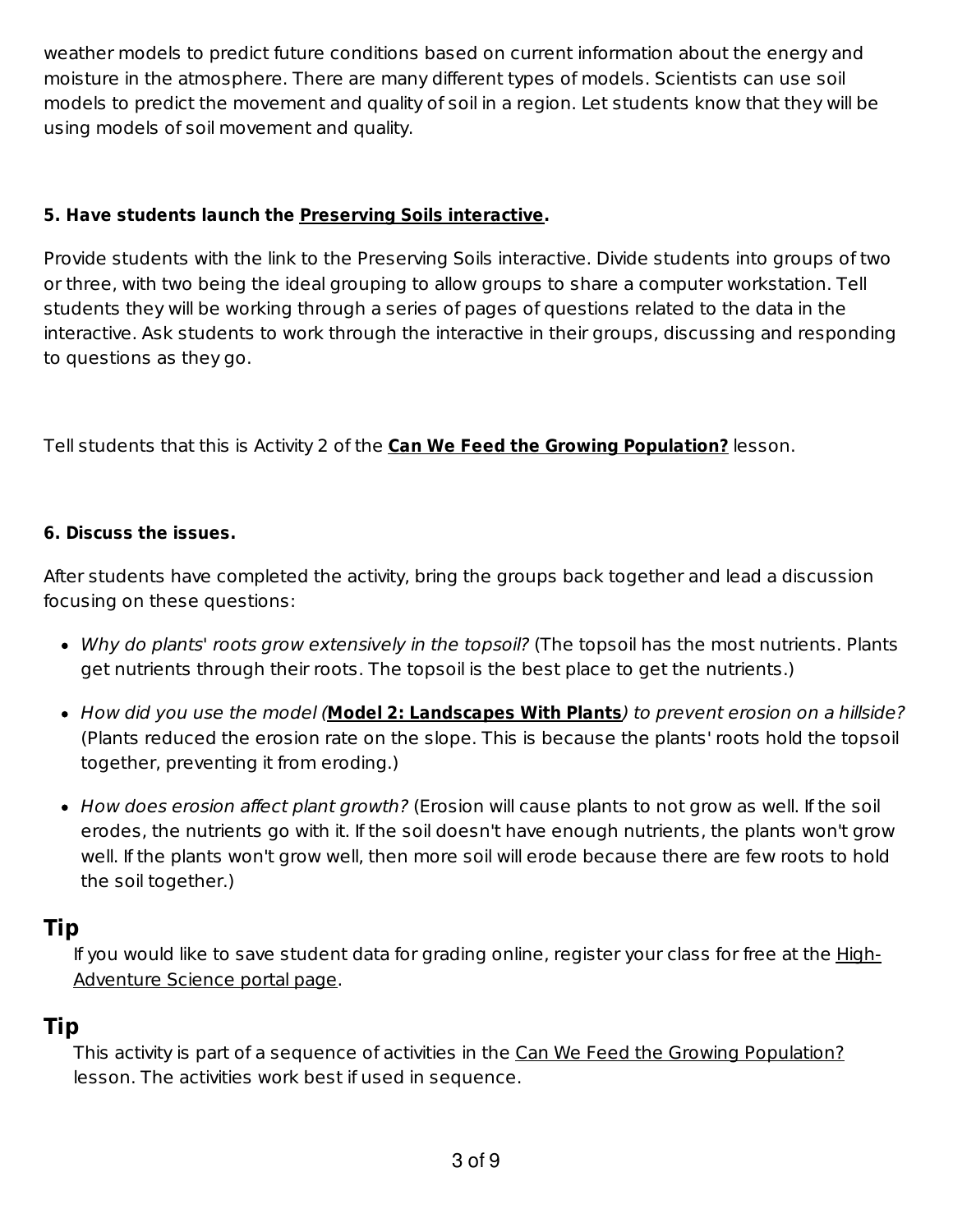## **Modification**

This activity may be used individually or in groups of two or three students. It may also be modified for a whole-class format. If using as a whole-class activity, use an LCD projector or interactive whiteboard to project the activity. Turn embedded questions into class discussions. Uncertainty items allow for classroom debates over the evidence.

## **Informal Assessment**

1. Check students' comprehension by asking them the following questions:

- What natural processes can result in soil erosion?
- What natural process can prevent or minimize soil erosion?
- Is erosion more likely on a slope or on a flat area? Why?
- How does erosion affect plant growth?

2. Use the answer key to check students' answers on embedded assessments.

## **Objectives**

## **Subjects & Disciplines**

#### **Science**

- Earth science
- General science

## **Learning Objectives**

Students will:

- describe how plants prevent or minimize erosion
- describe the relationship between slope and erosion rates
- describe the characteristics of topsoil (soil layer from which plants derive nutrients)
- describe why a plant's growth could be affected by erosion

## **Teaching Approach**

Learning-for-use

## **Teaching Methods**

- Discussions
- Multimedia instruction
- Self-paced learning
- Visual instruction
- Writing

## **Skills Summary**

This activity targets the following skills: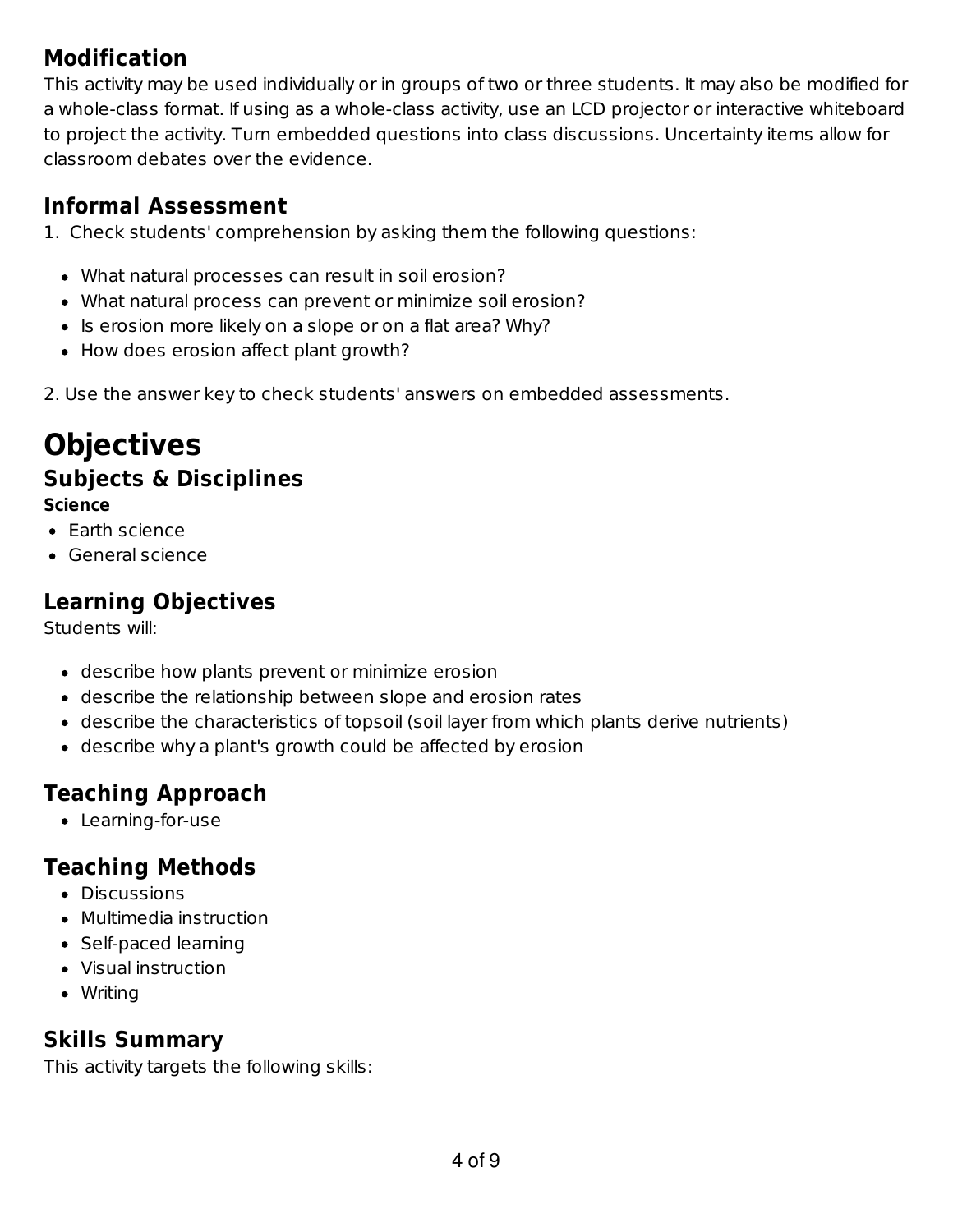- 21st Century Student Outcomes
	- Information, Media, and Technology Skills
		- Information, Communications, and Technology Literacy
	- Learning and Innovation Skills
		- Critical Thinking and Problem Solving
- 21st Century Themes
	- Global Awareness
- Critical Thinking Skills
	- Analyzing
	- Evaluating
	- Understanding

## **National Standards, Principles, and Practices**

### **National Science Education Standards**

#### **• (5-8) Standard A-1:**

Abilities necessary to do scientific inquiry

#### **• (5-8) Standard D-1:**

Structure of the earth system

#### **• (5-8) Standard F-1:**

Personal health

#### **• (5-8) Standard F-4:**

Risks and benefits

#### **• (9-12) Standard A-1:**

Abilities necessary to do scientific inquiry

#### **• (9-12) Standard A-2:**

Understandings about scientific inquiry

#### **• (9-12) Standard C-5:**

Matter, energy, and organization in living systems

#### **• (9-12) Standard F-1:**

Personal and community health

**• (9-12) Standard F-2:**

#### Population growth

**• (9-12) Standard F-4:** Environmental quality

#### **• (9-12) Standard F-5:**

Natural and human-induced hazards

## **Common Core State Standards for English Language Arts & Literacy**

## **• Reading Standards for Literacy in Science and Technical Subjects 6-12:**

Key Ideas and Details, RST.6-8.3

#### **• Reading Standards for Literacy in Science and Technical Subjects 6-12:** Key Ideas and Details, RST.11-12.3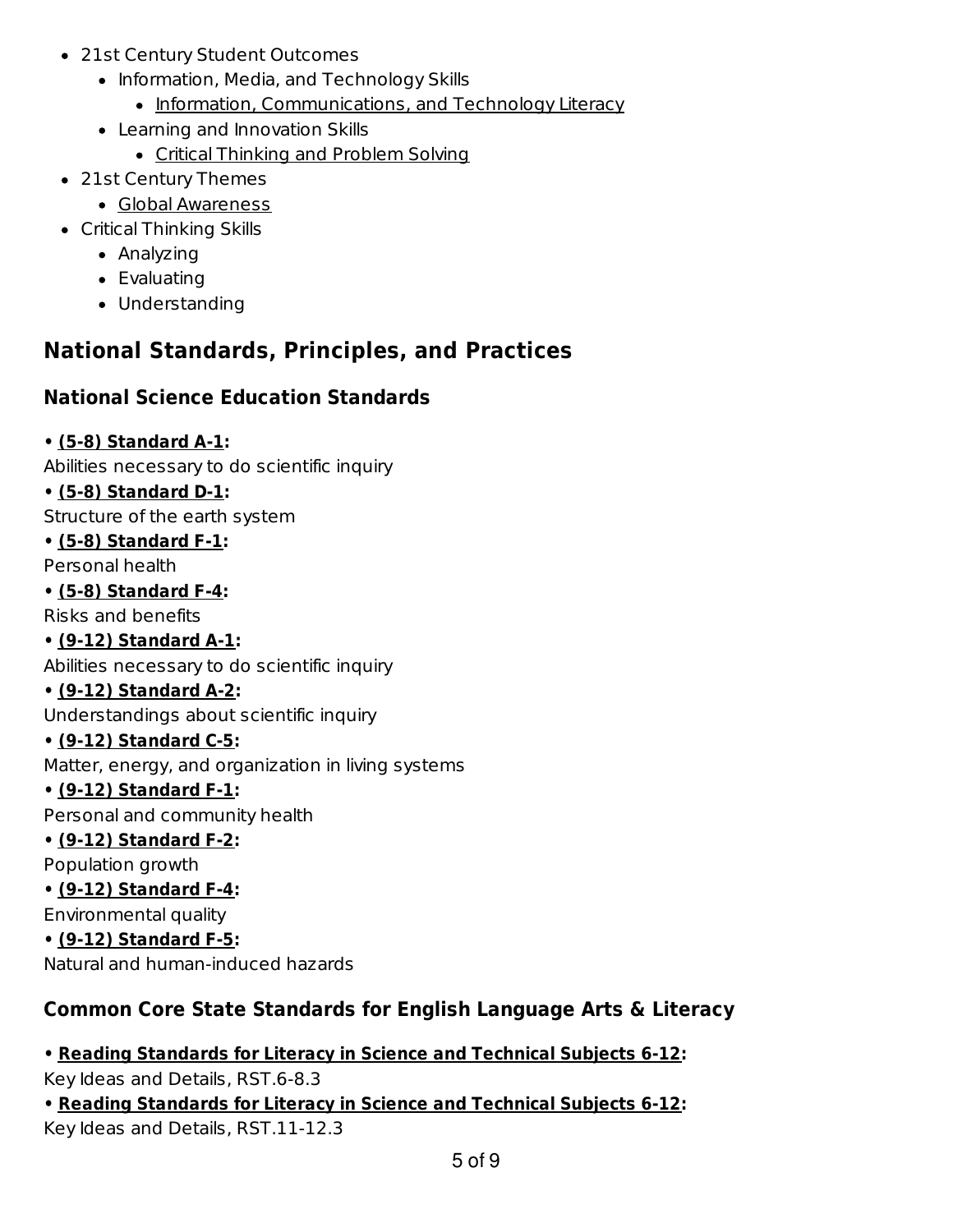**• Reading Standards for Literacy in Science and Technical Subjects 6-12:** Key Ideas and Details, RST.11-12.1

**• Reading Standards for Literacy in Science and Technical Subjects 6-12:** Craft and Structure, RST.9-10.4

**• Reading Standards for Literacy in Science and Technical Subjects 6-12:** Key Ideas and Details, RST.9-10.3

**• Reading Standards for Literacy in Science and Technical Subjects 6-12:** Key Ideas and Details, RST.9-10.1

**• Reading Standards for Literacy in Science and Technical Subjects 6-12:** Craft and Structure, RST.6-8.4

**• Reading Standards for Literacy in Science and Technical Subjects 6-12:** Key Ideas and Details, RST.6-8.1

**• Reading Standards for Literacy in Science and Technical Subjects 6-12:** Craft and Structure, RST.11-12.4

#### **ISTE Standards for Students (ISTE Standards\*S)**

#### **• Standard 3:**

Research and Information Fluency

#### **• Standard 4:**

Critical Thinking, Problem Solving, and Decision Making

#### **Next Generation Science Standards**

#### **• Crosscutting Concept 1:**

Patterns

**• Crosscutting Concept 2:**

Cause and effect: Mechanism and prediction

#### **• Crosscutting Concept 3:**

Scale, proportion, and quantity

#### **• Crosscutting Concept 4:**

Systems and system models

#### **• Crosscutting Concept 5:**

Energy and matter: Flows, cycles, and conservation

#### **• Crosscutting Concept 7:**

Stability and change

#### **• Science and Engineering Practice 1:**

Asking questions and defining problems

#### **• Science and Engineering Practice 2:**

Developing and using models

**• Science and Engineering Practice 3:**

Planning and carrying out investigations

## **• Science and Engineering Practice 4:**

Analyzing and interpreting data

**• Science and Engineering Practice 5:**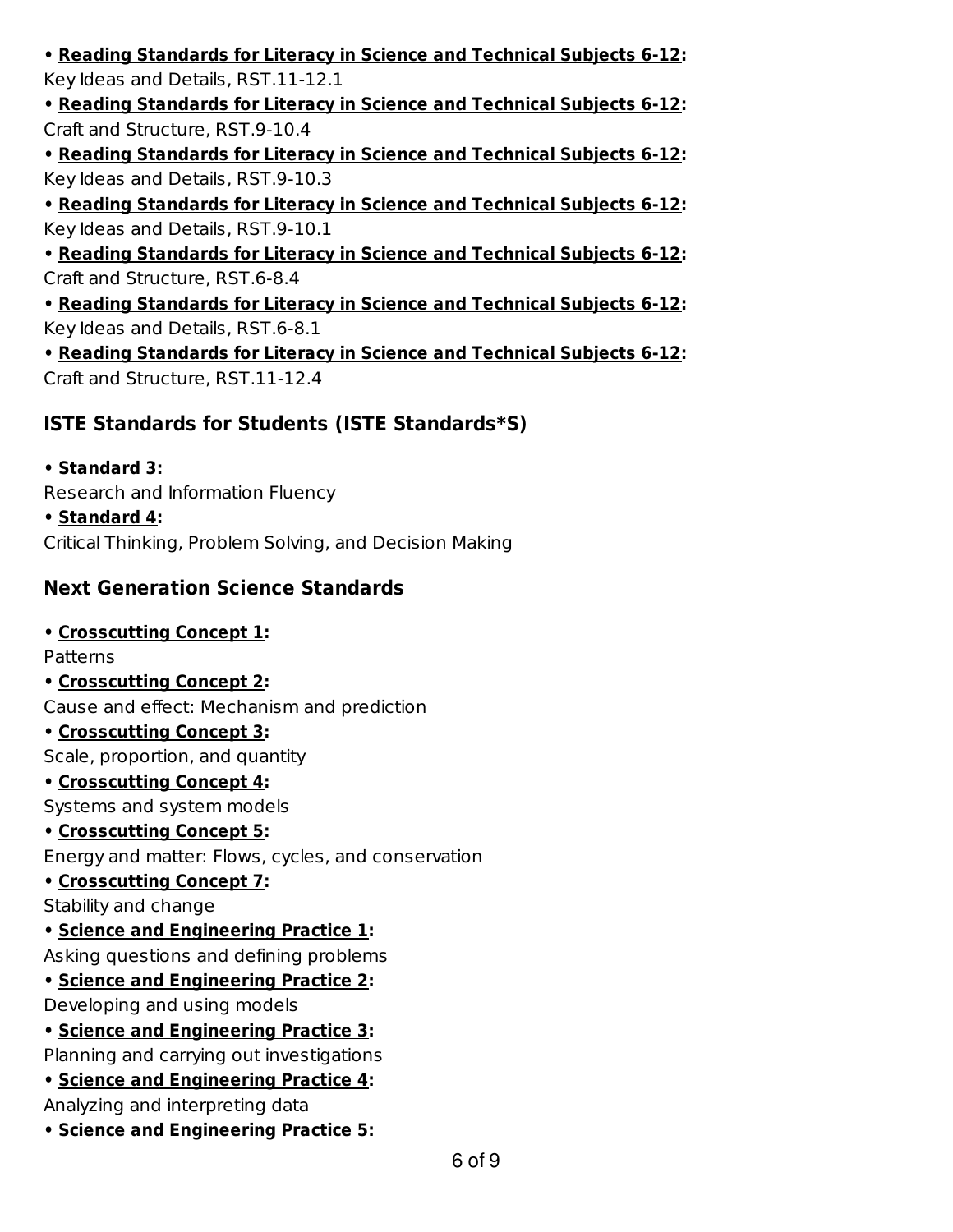Using mathematics and computational thinking

**• Science and Engineering Practice 6:**

Constructing explanations and designing solutions

**• Science and Engineering Practice 7:**

Engaging in argument from evidence

**• Science and Engineering Practice 8:**

Obtaining, evaluating, and communicating information

## **Preparation What You'll Need Required Technology**

- Internet Access: Required
- Tech Setup: 1 computer per learner, 1 computer per small group, Interactive whiteboard, Projector

## **Physical Space**

- Classroom
- Computer lab
- Media Center/Library

## **Grouping**

- Heterogeneous grouping
- Homogeneous grouping
- Large-group instruction
- Small-group instruction

## **Resources Provided: Websites**

• NOAA Weather Forecast Model

## **Resources Provided: Handouts & Worksheets**

Answer Key - Preserving Soils

## **Resources Provided: Interactives**

Preserving Soils Interactive

## **Resources Provided: Images**

• Projection of Maize Crop Yields in France

# **Background & Vocabulary**

## **Background Information**

Agricultural land is productive because of its fertile soils. It takes many years to make a fertile soil. Soil is made as rocks are weathered into smaller particles. The mineral content of a soil is related to the rocks that were broken down to form it. As the rocks start to break down, plants' roots can take hold in the cracks and further break down the rocks.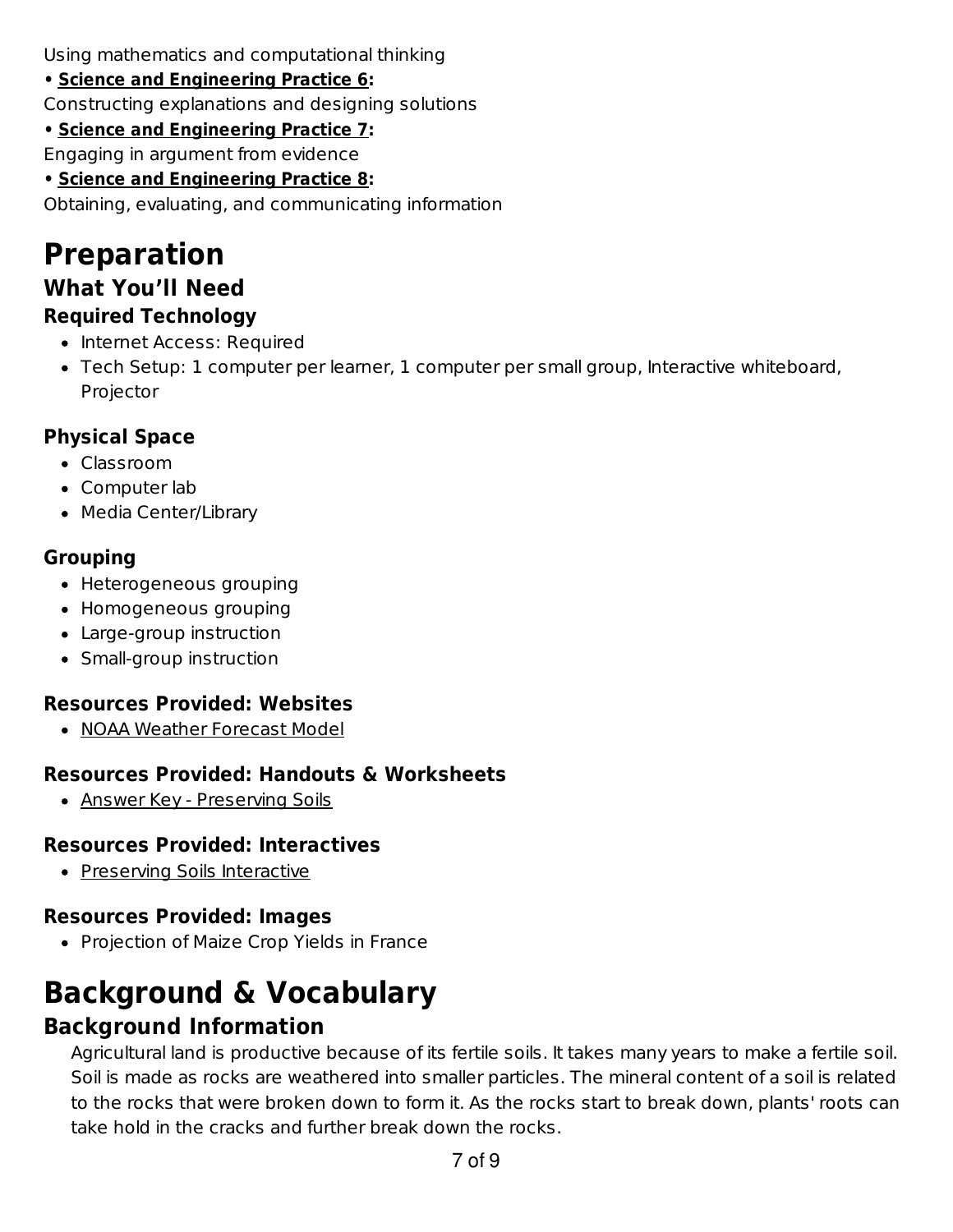Additionally, as the plants die and decay, they add organic matter to the soil. A high-quality soil has a large amount of organic matter, which is found mainly in the topsoil (the top 12 inches of soil). Plants' roots obtain nutrients from the topsoil. The topsoil is very high in organic matter, water, and nutrients.

Topsoil can be quickly eroded through the actions of wind and water. If the soil is not held together, it can literally blow away on the wind, as happened in large areas of the U.S. Midwest during the Dust Bowl era. Similarly, loose soil can be washed away by flooding events.

Good land management practices can prevent or minimize the amount of erosion from a parcel of land. Part of a good land management practice involves making sure the soil is always held together. One way to do this is to keep the land continually planted; the plants' roots will hold the soil together and prevent it from blowing or washing away.

## **Prior Knowledge**

#### $\mathsf{I}$

## **Recommended Prior Activities**

Using the Land

## **Vocabulary**

| <b>Term</b>                             | Part of<br><b>Speech</b> | <b>Definition</b>                                                                                                                         |
|-----------------------------------------|--------------------------|-------------------------------------------------------------------------------------------------------------------------------------------|
| arable                                  |                          | adjective and able to produce crops.                                                                                                      |
| erosion                                 | noun                     | act in which earth is worn away, often by water, wind, or ice.                                                                            |
| model,<br>computational <sup>noun</sup> |                          | a mathematical model that requires extensive computational resources to<br>study the behavior of a complex system by computer simulation. |
| organic                                 |                          | adjective <sup>composed</sup> of living or once-living material.                                                                          |
| system                                  | noun                     | collection of items or organisms that are linked and related, functioning as a<br>whole.                                                  |
| terrain                                 | noun                     | topographic features of an area.                                                                                                          |
| topsoil                                 | noun                     | the most valuable, upper layer of soil, where most nutrients are found.                                                                   |

## **For Further Exploration**